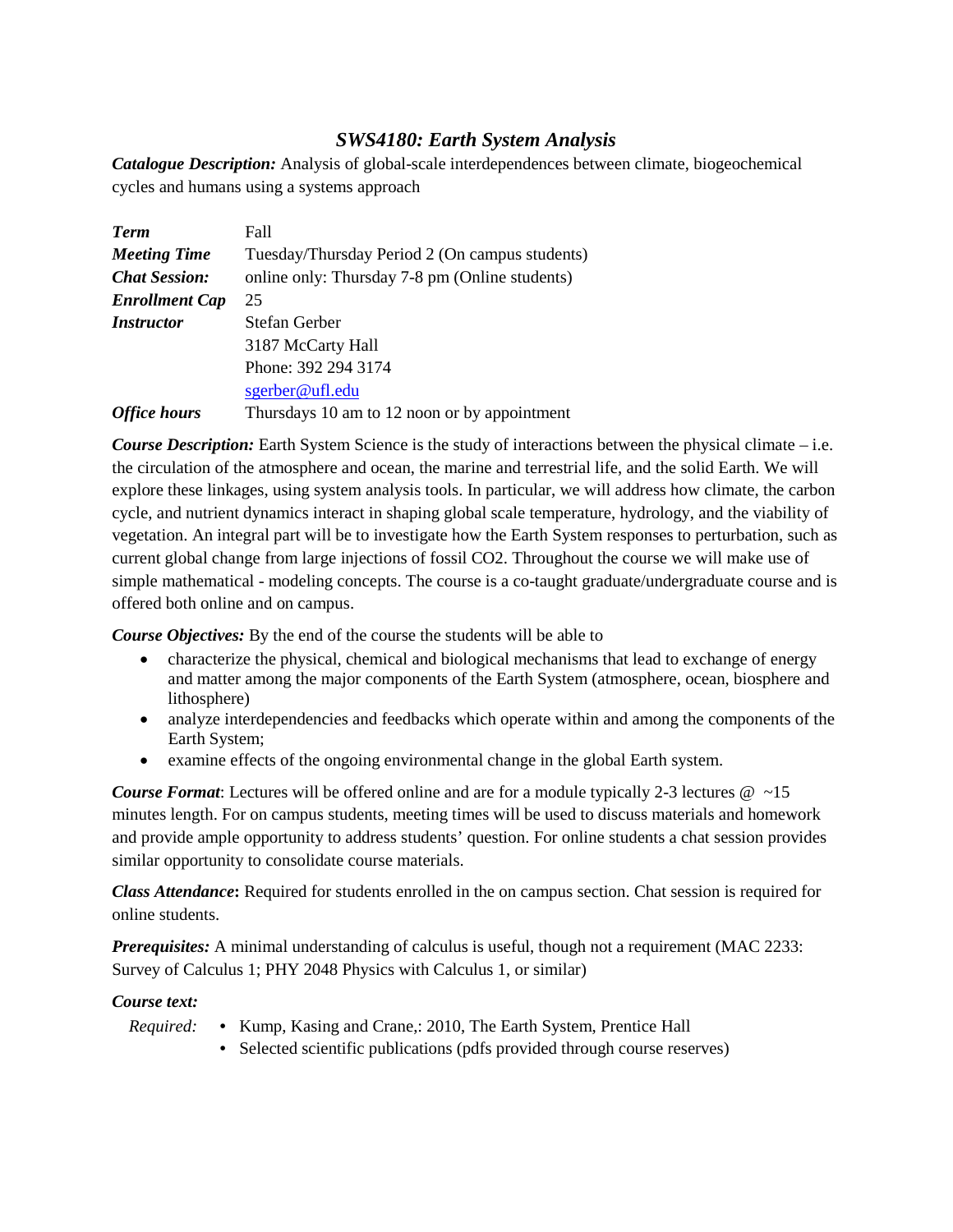- *Optional Text* • Jacobson M.C. et al., 2000, Earth System Science from Biogeochemical Cycles to Global Change
	- Bloom A: 2010, Global Climate Change, Convergence of Disciplines, Sinauer

### *Course outline*

| $\pmb{W}$                             | <b>Topic</b>                                                                                | Reading                                            | <b>Assignments</b>                                                                                             |  |  |  |
|---------------------------------------|---------------------------------------------------------------------------------------------|----------------------------------------------------|----------------------------------------------------------------------------------------------------------------|--|--|--|
| $\mathbf{1}$                          | Learning objectives, introduction<br>into system analysis                                   | Crutzen and Stoermer, 2000<br>Chapter 1            | System analysis of the global<br>water cycle                                                                   |  |  |  |
| $2-$<br>3                             | Radiative balance of the Earth,<br>greenhouse gases                                         | IPCC WG1 summary of<br>policymakers<br>Chapter 3   | Planetary energy balance<br>Analysis of climate sensitivity<br>from data                                       |  |  |  |
| $3-$<br>$\overline{4}$                | <b>Atmospheric Dynamics</b>                                                                 | Kottek et al., 2006<br>Chapter 4                   | Discuss Daily Weather Chart<br>Global circulation and<br>vegetation patterns                                   |  |  |  |
| $4-$<br>5                             | Ocean Circulation and Energy<br><b>Budget</b>                                               | Rahmstorf et al., 2006,<br>Chapter 5               | Heat uptake in the ocean                                                                                       |  |  |  |
| 6                                     | <b>Past Climate Changes</b>                                                                 | Chapter 12 and 14                                  | Presentation: Pick a paleo<br>archive and discuss past climate                                                 |  |  |  |
| $7-$<br>8                             | Ocean-atmosphere carbon<br>balance                                                          | Chapter 15<br>Chapter 8 in Sarmiento and<br>Gruber | Atmospheric CO2 in a<br><b>Strangelove Ocean</b><br>Greenhouse gas levels upon<br>depletion of all fossil fuel |  |  |  |
| $9-$<br>10                            | Terrestrial biogeochemistry                                                                 | Luo et al., 2007                                   | Climate mitigation potential of<br>vegetation and soils                                                        |  |  |  |
| 11<br>$\mathbb{Z}^{\mathbb{Z}}$<br>12 | Earth System feedback analysis                                                              | Friedlingstein et al., 2006<br>Chapter 2           | Quantify carbon cycle climate<br>feedback in Earth system models                                               |  |  |  |
| 13<br>14                              | The fate of anthropogenic<br>Archer et al., 2006, Revisit<br>greenhouse gases<br>Chapter 15 |                                                    | Effect of Holocene coral reef<br>buildup                                                                       |  |  |  |
| 14                                    | Recap, Q&A                                                                                  |                                                    |                                                                                                                |  |  |  |
| 15<br>16                              | Oral presentations                                                                          |                                                    |                                                                                                                |  |  |  |

*Expectation and Evaluation:* Reading and Homework assignments as well as reflective discussions in form of posts on the course website are expected to be completed and will be graded. Short quizzes will be on topics covered in the course and on reading assignments. Assignments are expected to be handed in in a timely manner, no later than 5pm on the due date.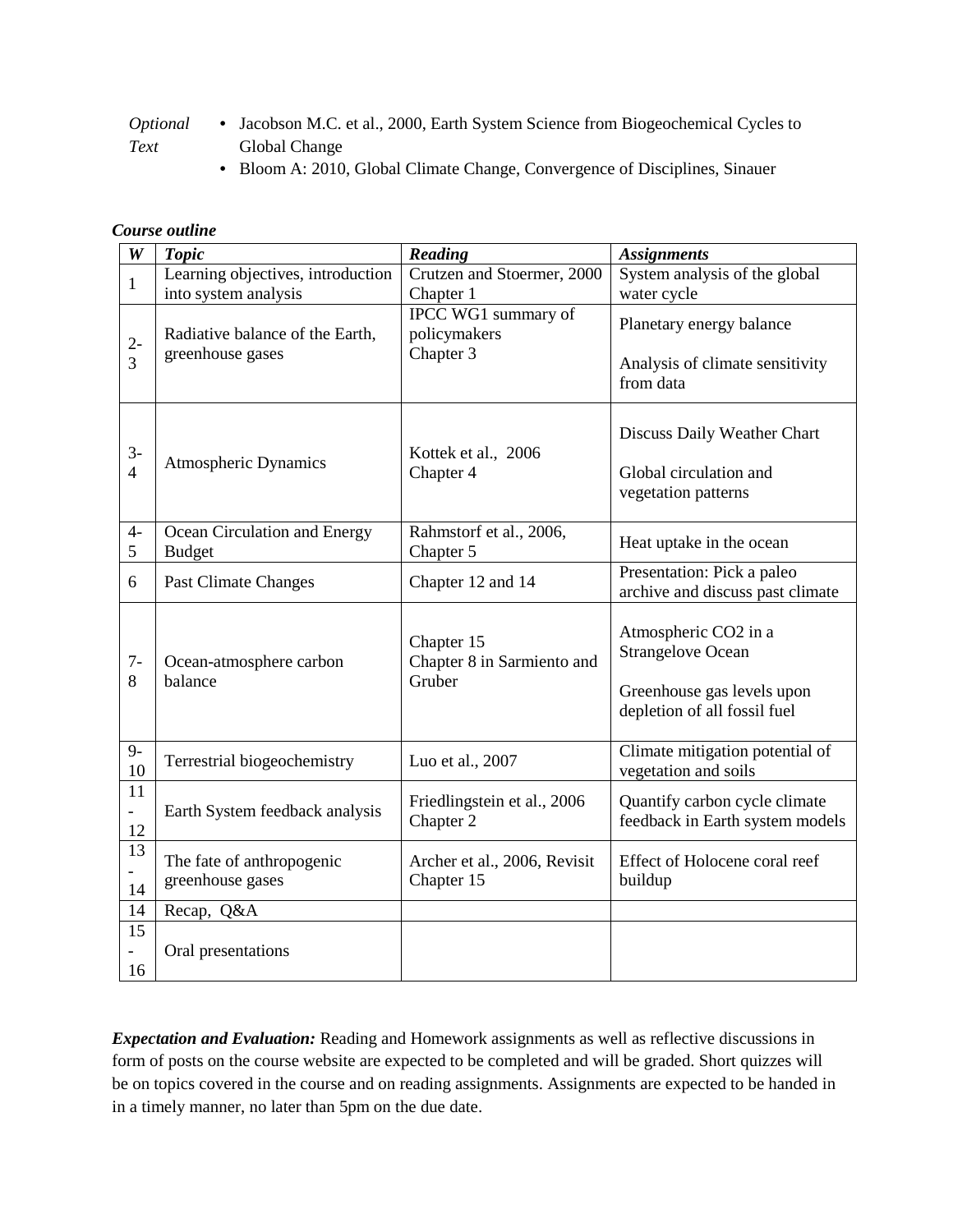| boncies for assigning grade points, see <i>https://calatog.uft.edu/ugrad/current/regulations/info/grades.uspx</i> |     |           |           |    |  |          |           |  |    |   |
|-------------------------------------------------------------------------------------------------------------------|-----|-----------|-----------|----|--|----------|-----------|--|----|---|
| . .                                                                                                               |     |           |           | Ŋ. |  |          |           |  | D- | ت |
| $\geq 95$                                                                                                         | >0∫ | $\leq$ 00 | $\geq 80$ |    |  | $\geq 0$ | $\geq 60$ |  |    |   |

*Grading System:* See table for grade points - letter grade conversion. For information on current UF policies for assigning grade points, see *<https://catalog.ufl.edu/ugrad/current/regulations/info/grades.aspx>*

| <b>Test Format</b>            | Weight $(\% )$ |  |  |  |
|-------------------------------|----------------|--|--|--|
| Assignments                   |                |  |  |  |
| <b>Short Quizzes</b>          |                |  |  |  |
| <b>Reflective Discussions</b> |                |  |  |  |

*Class Demeanor and Etiquette:* Students are expected to be considerate and respectful towards fellow students, teaching assistants, instructors, and guest lecturers. This includes a behavior that is not disruptive to class such as punctual attendance, the silencing of cell phones and similar electronic devices, and avoiding private conversations.

#### *Online Course Evaluation Process*

Student assessment of instruction is an important part of efforts to improve teaching and learning. At the end of the semester, students are expected to provide feedback on the quality of instruction in this course using a standard set of university and college criteria. These evaluations are conducted online at [https://evaluations.ufl.edu.](https://evaluations.ufl.edu/) Evaluations are typically open for students to complete during the last two or three weeks of the semester; students will be notified of the specific times when they are open. Summary results of these assessments are available to students a[t https://evaluations.ufl.edu/results](https://evaluations.ufl.edu/results)

#### *Class Attendance*

Class attendance is highly recommended. I understand, we are all busy and 100% may not always be possible. Omitting substantial portions (> 10%) of the class will hamper the student's ability to complete the required homework and project in a satisfactory manner and will thus affect the grade. It is the student's responsibility to maintain satisfactory academic performance and attendance. Neither the Instructor nor the TA are required to cover missed materials with a student if the absence is unexcused.

#### *Class Demeanor and Etiquette*

Students are expected to be considerate and respectful towards fellow students, teaching assistants, instructors, and guest lecturers. This includes a behavior that is not disruptive to class such as punctual attendance, the silencing of cell phones and similar electronic devices, and avoiding private conversations.

#### *Academic Honesty*

As a student at the University of Florida, you have committed yourself to uphold the Honor Code, which includes the following pledge: "*We, the members of the University of Florida community, pledge to hold ourselves and our peers to the highest standards of honesty and integrity.*" You are expected to exhibit behavior consistent with this commitment to the UF academic community, and on all work submitted for credit at the University of Florida, the following pledge is either required or implied: *"On my honor, I have neither given nor received unauthorized aid in doing this assignment*."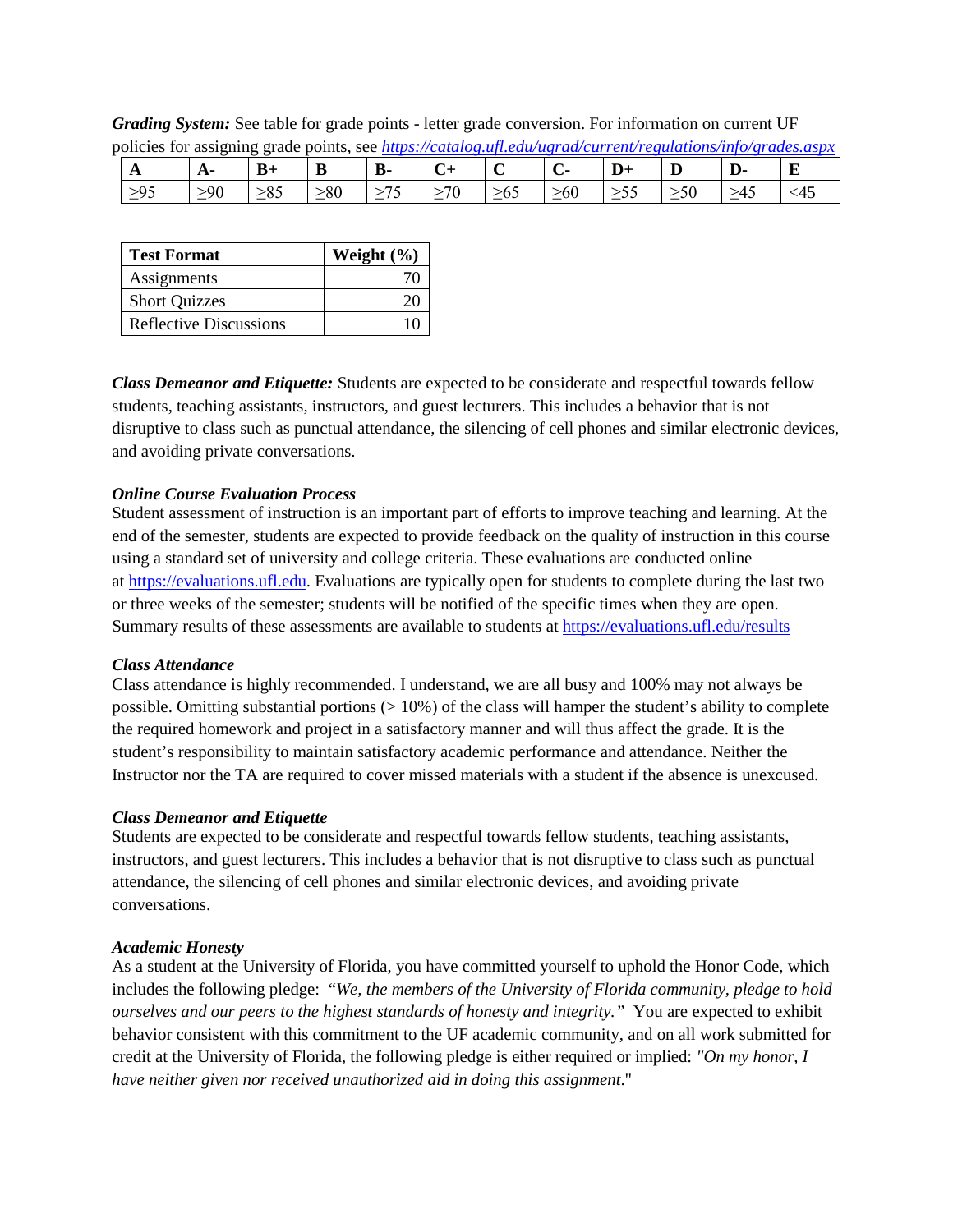It is assumed that you will complete all work independently in each course unless the instructor provides explicit permission for you to collaborate on course tasks (e.g. assignments, papers, quizzes, exams). Furthermore, as part of your obligation to uphold the Honor Code, you should report any condition that facilitates academic misconduct to appropriate personnel. It is your individual responsibility to know and comply with all university policies and procedures regarding academic integrity and the Student Honor Code. Violations of the Honor Code at the University of Florida will not be tolerated. Violations will be reported to the Dean of Students Office for consideration of disciplinary action. For more information regarding the Student Honor Code, please see: [http://www.dso.ufl.edu/sccr/process/student-conduct](http://www.dso.ufl.edu/sccr/process/student-conduct-honor-code)[honor-code.](http://www.dso.ufl.edu/sccr/process/student-conduct-honor-code)

# *Software Use*

All faculty, staff and students of the university are required and expected to obey the laws and legal agreements governing software use. Failure to do so can lead to monetary damages and/or criminal penalties for the individual violator. Because such violations are also against university policies and rules, disciplinary action will be taken as appropriate.

# *Campus Helping Resources*

Students experiencing crises or personal problems that interfere with their general well-being are encouraged to utilize the university's counseling resources. The Counseling & Wellness Center provides confidential counseling services at no cost for currently enrolled students. Resources are available on campus for students having personal problems or lacking clear career or academic goals, which interfere with their academic performance.

University Counseling & Wellness Center, 3190 Radio Road, 352-392-1575, www.counseling.ufl.edu/cwc/ Counseling Services Groups and Workshops Outreach and Consultation Self-Help Library Wellness Coaching U Matter We Care, [http://www.umatter.ufl.edu](http://www.umatter.ufl.edu/)  Career Resource Center, First Floor JWRU, 392-1601, www.crc.ufl.edu/

#### *Students with Disabilities*

The Disability Resource Center coordinates the needed accommodations of students with disabilities. This includes registering disabilities, recommending academic accommodations within the classroom, accessing special adaptive computer equipment, providing interpretation services and mediating facultystudent disability related issues. Students requesting classroom accommodation must first register with the Dean of Students Office. The Dean of Students Office will provide documentation to the student who must then provide this documentation to the Instructor when requesting accommodation 0001 Reid Hall, 352-392-8565, [www.dso.ufl.edu/drc/](http://www.dso.ufl.edu/drc/)

*University of Florida Complaints Policy*